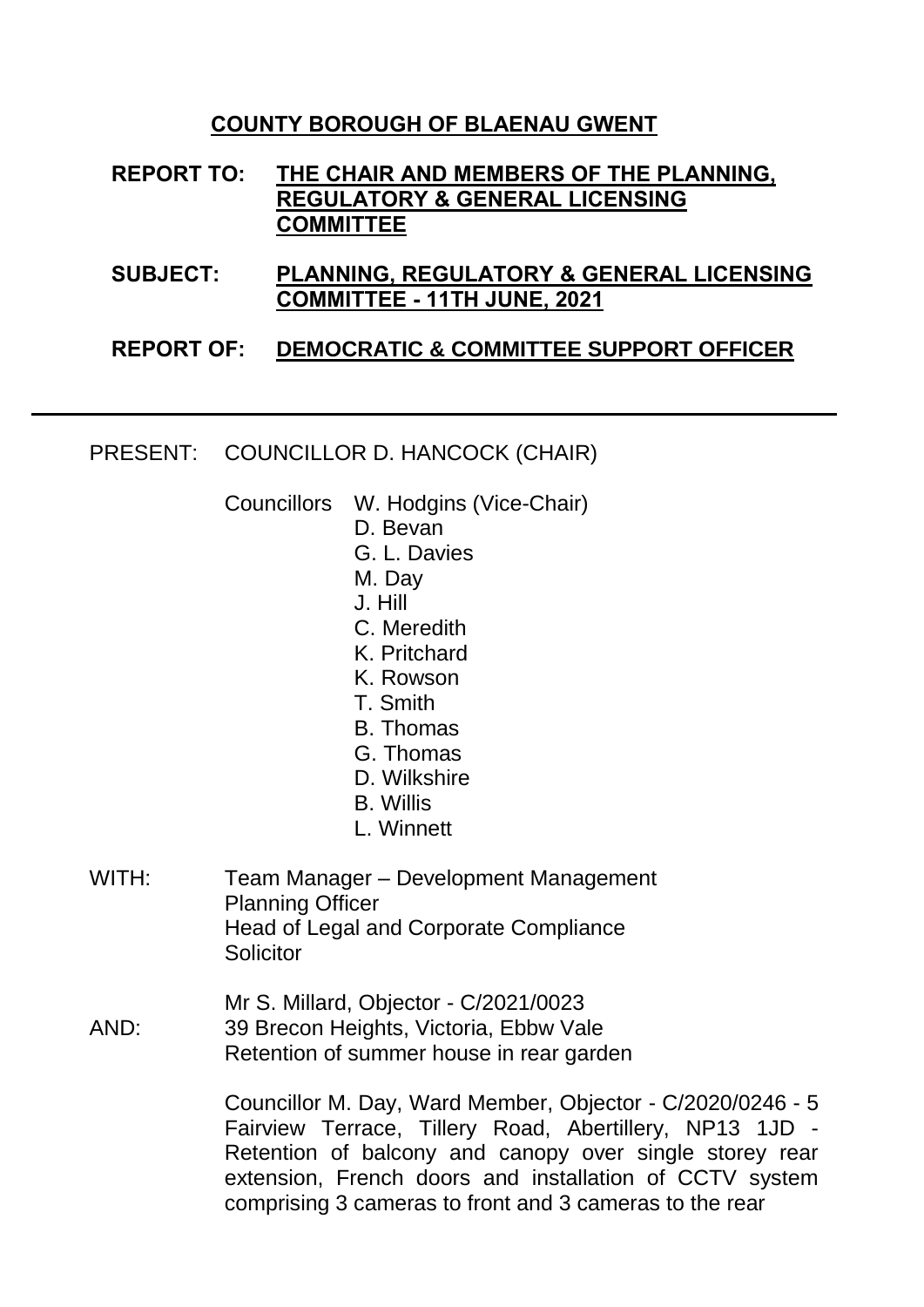Councillor D. Bevan, Ward Member, Objector - C/2021/0023 - 39 Brecon Heights, Victoria, Ebbw Vale Retention of summer house in rear garden

# **DECISIONS UNDER DELEGATED POWERS**

| <b>ITEM</b>  | <b>SUBJECT</b>                                                                                                                                                                                                                                                                                                                        | <b>ACTION</b> |
|--------------|---------------------------------------------------------------------------------------------------------------------------------------------------------------------------------------------------------------------------------------------------------------------------------------------------------------------------------------|---------------|
| <b>No. 1</b> | <b>SIMULTANEOUS TRANSLATION</b>                                                                                                                                                                                                                                                                                                       |               |
|              | It was noted that no requests had been received for the<br>simultaneous translation service.                                                                                                                                                                                                                                          |               |
| <b>No. 2</b> | <b>APOLOGIES</b>                                                                                                                                                                                                                                                                                                                      |               |
|              | No apologies for absence were received.                                                                                                                                                                                                                                                                                               |               |
| <b>No. 3</b> | DECLARATIONS OF INTEREST AND DISPENSATIONS                                                                                                                                                                                                                                                                                            |               |
|              | The following declarations of interest were raised:-                                                                                                                                                                                                                                                                                  |               |
|              | <b>Councillor Derrick Bevan</b><br>Item No 4 – Planning Applications Report<br>C/2021/0023 - 39 Brecon Heights, Victoria, Ebbw Vale<br>Retention of summer house in rear garden                                                                                                                                                       |               |
|              | <b>Councillor Malcolm Day</b><br>Item No 4 – Planning Applications Report<br>C/2020/0246 - 5 Fairview Terrace, Tillery Road, Abertillery, NP13<br>1JD - Retention of balcony and canopy over single storey rear<br>extension, French doors and installation of CCTV system<br>comprising 3 cameras to front and 3 cameras to the rear |               |
|              |                                                                                                                                                                                                                                                                                                                                       |               |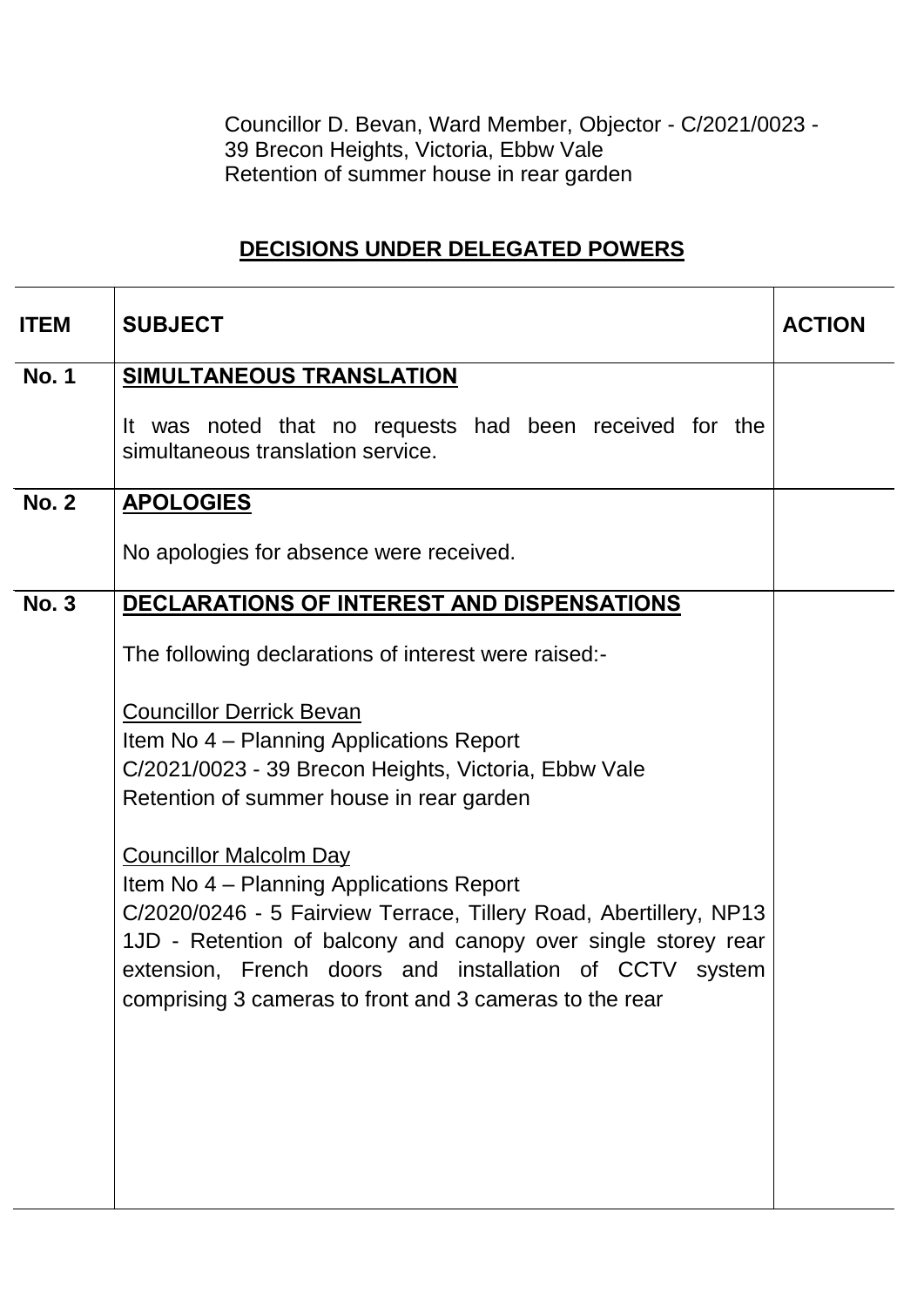## **No. 4 PLANNING APPLICATIONS REPORT**

### **C/2020/0246**

**5 Fairview Terrace, Tillery Road, Abertillery, NP13 1JD Retention of balcony and canopy over single storey rear extension, French doors and installation of CCTV system comprising 3 cameras to front and 3 cameras to the rear**

The Team Manager – Development Management advised that Planning permission was sought to retain a balcony and French doors to the rear of the property together with the installation of a retractable canopy over. The application also sought to retain 6 CCTV cameras 3 to the front and 3 to the rear of the dwelling. The Team Manager provided an overview of the planning application with the assistance of photographs. It was noted that there were no issues raised by external consultees, however the Team Manager outlined the key responses to resident complaints.

The Team Manager further spoke to the report and outlined the planning assessment in terms of balcony, French doors, canopy and CCTV. The Team Manager referred to the objections received in respect of the construction and finishes of the balcony and reminded Members that planning does not control the workmanship of a development. These compliance elements would be regulated by Building Control to ensure the safe and satisfactory construction of the balcony. In terms of the finishes, the materials submitted with the application stated that the balcony was a timber construction which would be clad and rendered and painted grey which was considered to be acceptable. The applicant confirmed his intention to complete the works in line with the schedule. A condition could be imposed which required the works to be completed in accordance with the schedule within a 6-month period.

In terms of impact, there would be overlooking however this would be no difference in the view had from the windows. Therefore, the Team Manager recommended the condition be imposed that would require a privacy screen and the balcony be built with the appropriate materials in order to protect the neighbouring amenity.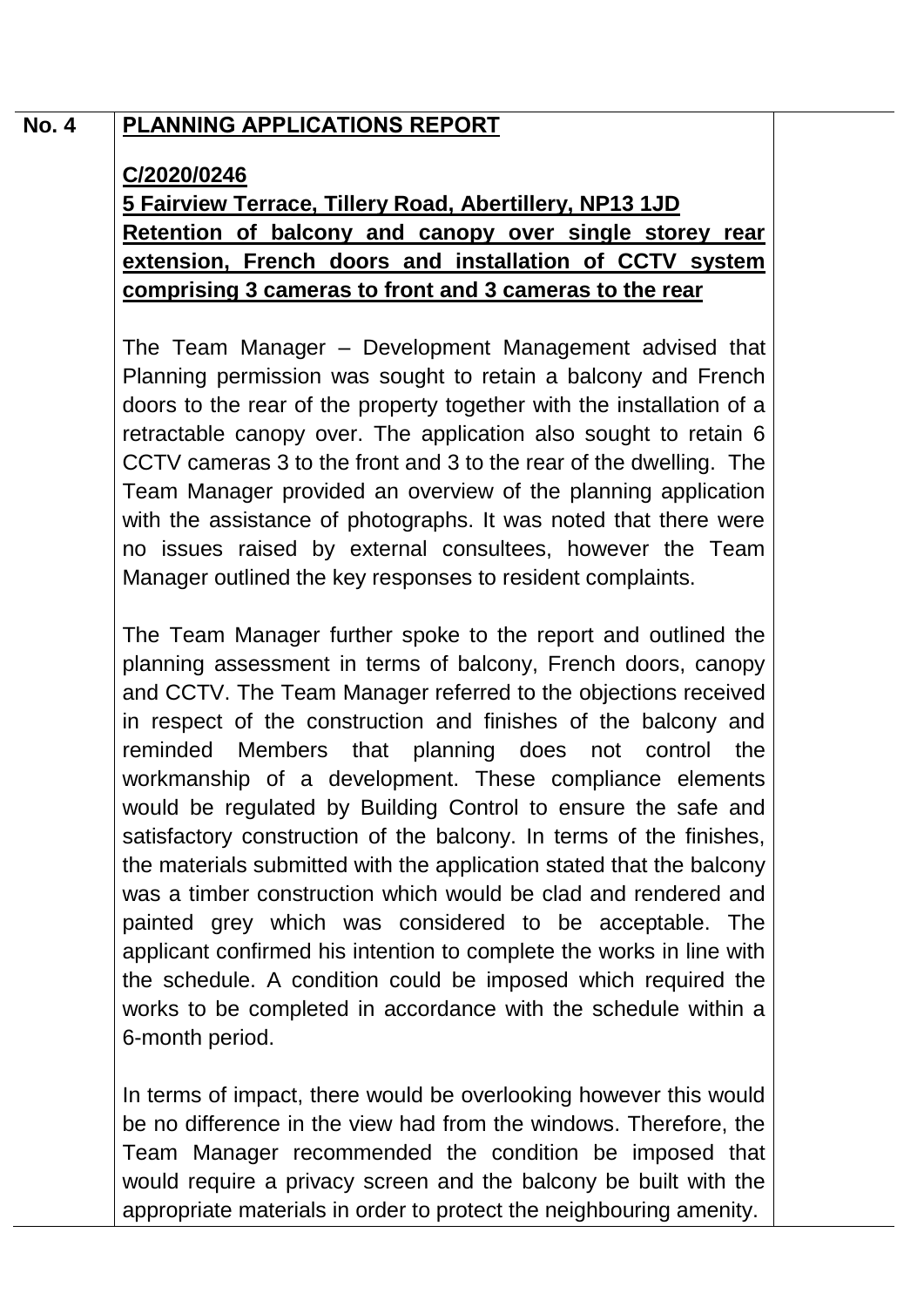The Team Manager further noted concerns raised in relation to the six camera units installed around the property and reminded Members that the planning merits of the case are restricted to the physical appearance of the cameras and the visual impact they have on the host building. The content of what would be recorded and how that data was handled was not a material planning consideration. The recording of data via CCTV was regulated by the Information Commissioner's Office which regulated and enforced the General Data Protection Regulation and the Data Protection Act 2018. With regard to an objector's comment regarding RIPA (The Regulation of Investigatory Powers Act 2000), the Team Manager also pointed out that this was not a planning matter and the RIPA Act referred to the regulation of how public bodies carried out surveillance and does not relate to domestic CCTV.

The Team Manager noted the three cameras to the front of the property and stated that this could be seen as excessive, however due to their size and the placing of the white camera on the front of property painted white, the cameras did not stand out. Therefore, the Team Manager felt that the appearance of the cameras would not have a detrimental impact upon the street scene.

In conclusion, the Team Manager noted the officer's recommendation for approval of the application with associated conditions.

At this juncture, the Chair invited Councillor M. Day, Ward Member to address the Committee.

The Ward Member reported that he had received a number of complaints from residents in relation to the positioning of the CCTV cameras and the balcony in terms of loss of privacy.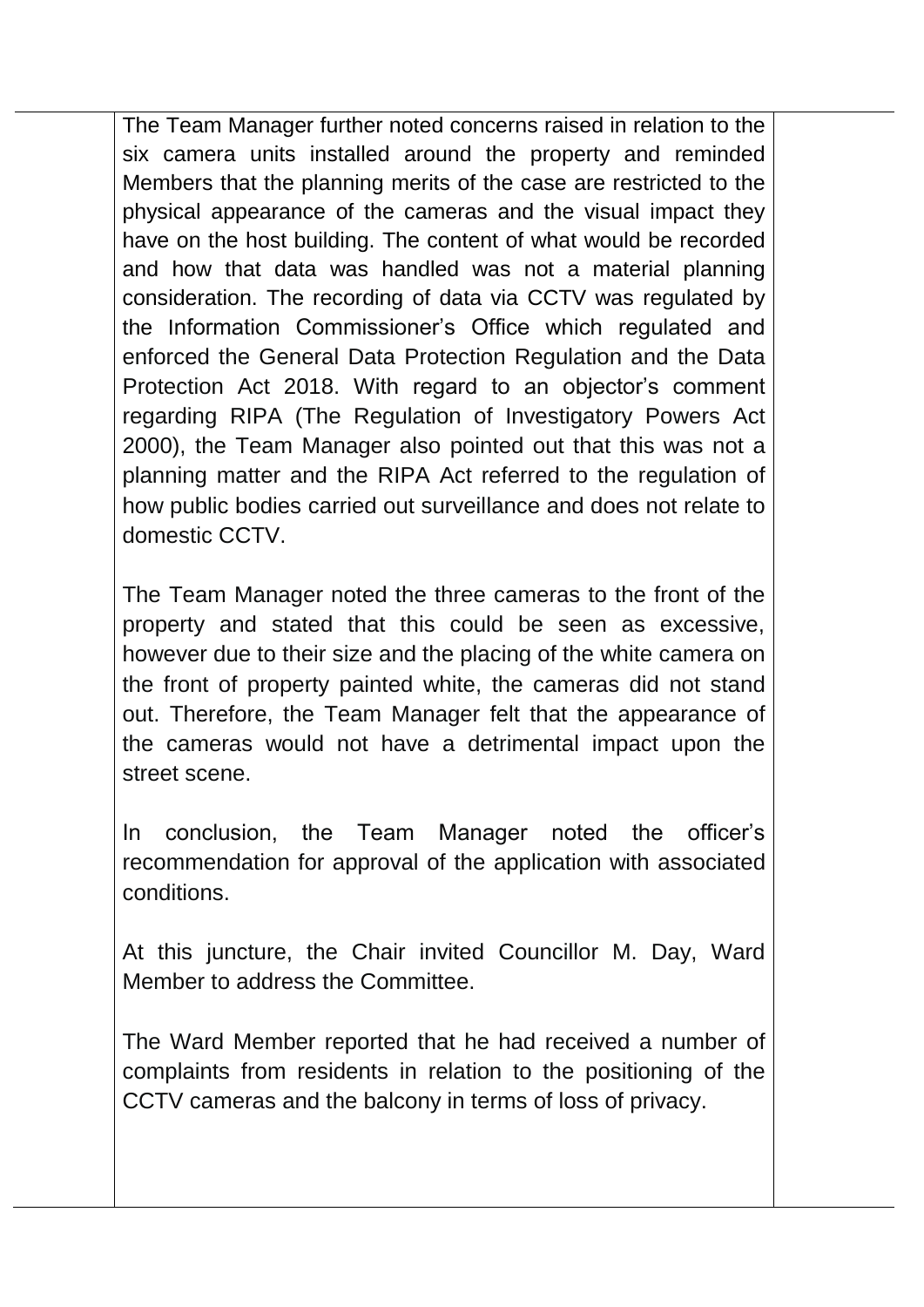There were great concerns from residents that their privacy would be invaded, the Ward Member appreciated that these concerns are not for consideration by the Planning Committee, however, the Ward Member felt it was important that the Committee was aware that the position of CCTV cameras was unacceptable and faced bedrooms of the opposite homes. The Ward Member strongly felt that if this could not be considered by the Planning Committee, it should be to addressed by the Council.

In terms of the building regulations, the Ward Member referred to the balcony and the concerns raised in relation to the structure and loss of privacy as it overlooked properties at the rear of the building. The Ward Member had hoped that the development had been built to the appropriate building specification and that the appropriate checks would be undertaken to ensure it did not pose a risk to neighbouring properties and residents.

The Team Manager – Development Management reiterated that CCTV was the responsibility of the Information Commissioner's Office which regulated and enforced the General Data Protection Regulation and the Data Protection Act 2018. Therefore, the Team Manager advised that any concerns should be taken up with the Commissioner's Office.

The Team Manager advised that building regulations was a separate to the Planning Department and in most cases planning permission would be sought in the first instance. The Team Manager added that the Planning Team would ensure colleagues in Building Control followed up on this development.

Upon a vote being taken it was unanimously

RESOLVED that planning permission be **GRANTED.**

Councillor Malcolm Day abstained from taking part in the vote.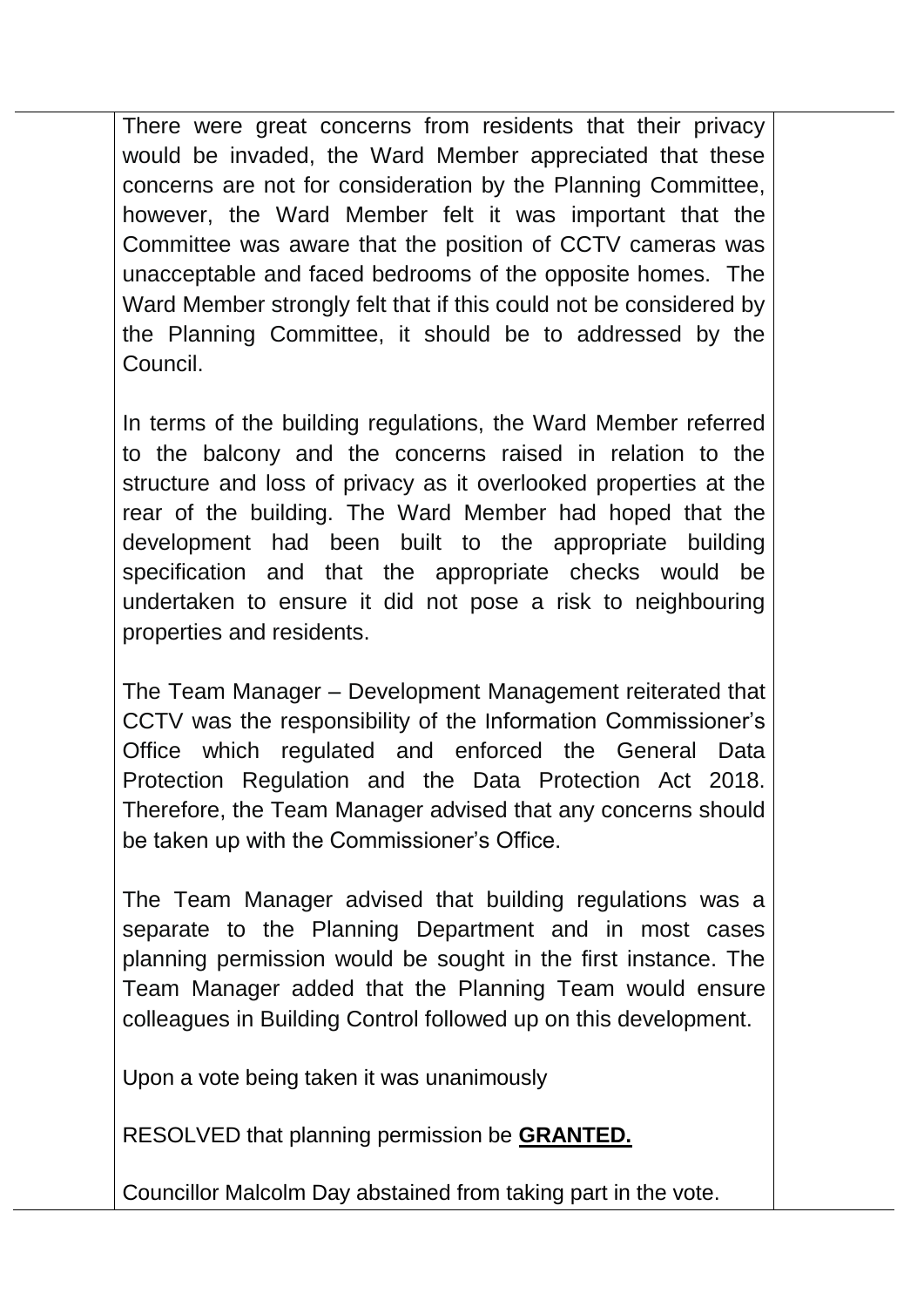# **C/2021/0023 39 Brecon Heights, Victoria, Ebbw Vale Retention of summer house in rear garden**

The Team Manager – Development Management reported that the application site was a detached residential property located on a housing site on the former Garden Festival site at Victoria. The property was surrounded by residential properties enjoys a small open plan garden at the front and an enclosed garden to the rear. The Team Manager gave details of the application with the assistance of visual aids.

The Team Manager advised that the main issue with the application was the height of the summer house. The summerhouse was an irregular shape having been constructed to accord with the configuration of the plot. It was 5.4m maximum in depth. The front elevation, facing the garden, was 6.4m wide whilst the rear elevation was 7.5m. At the highest point above original ground level the building measures 2.8 m. The Team Manager pointed out that if the summerhouse had been 2.5m or less it would not have required planning permission. The summerhouse had been constructed off concrete pads and a timber framework due to uneven garden levels. The height of this base had been included in the measurements of the overall height of the structure.

The Team Manager outlined the consultation responses and advised that a Ward Member on the Planning Committee had also requested that the application be presented to the Committee due to concerns over the visual effect of the development owing to its height and close proximity to neighbouring properties.

The Team Manager further spoke to the report and outlined the key points in relation to procedural matters, assessment, siting, scale and appearance. The Team Manager reiterated that whilst the building exceeds permitted development limits by approximately 300mm, this was not itself a reason to justify refusal of the application.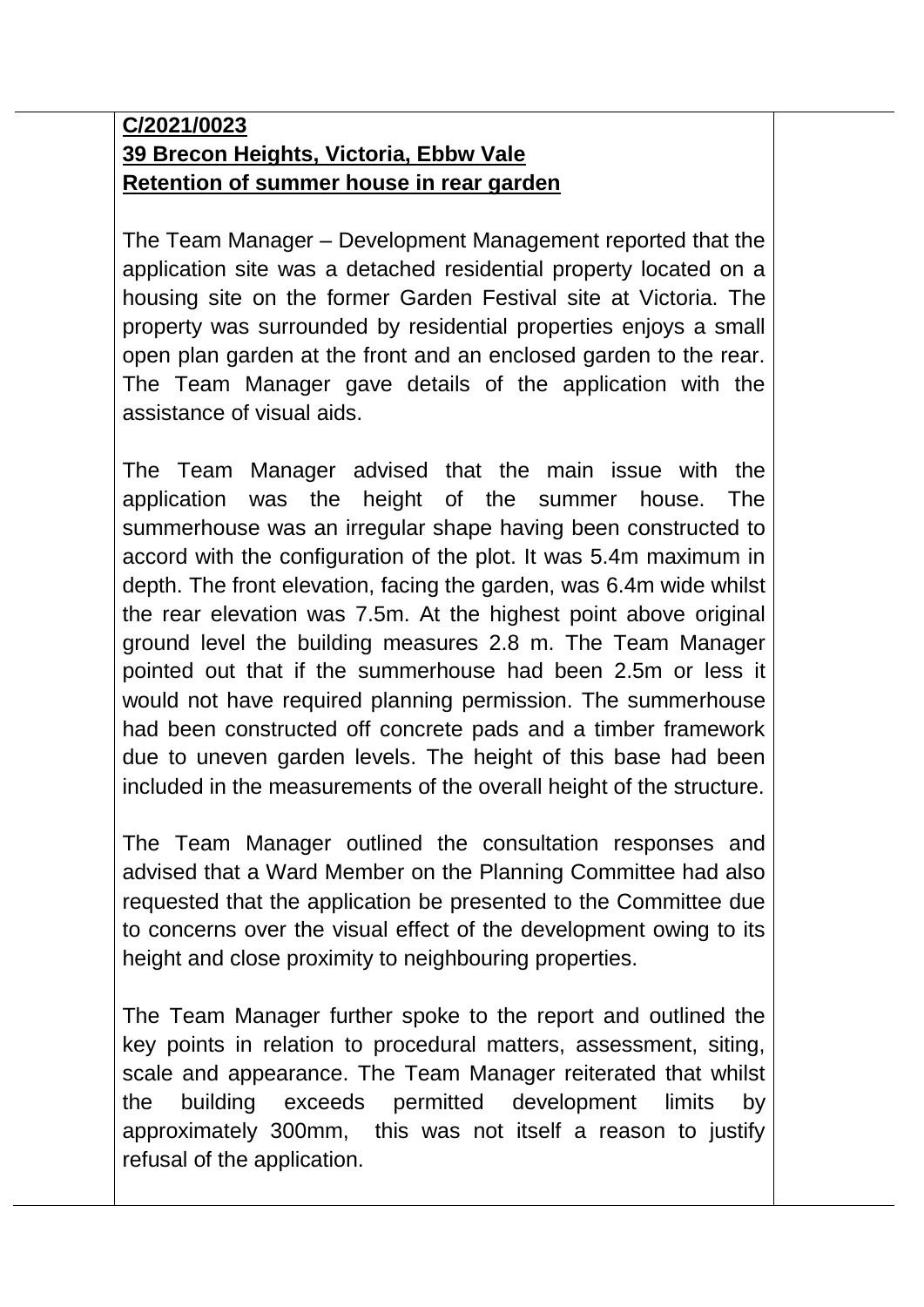The Team Manager referred the Committee to the photographs contained in the report which showed the height difference between what could be erected in this location without planning permission in comparison to the structure which the applicant now sought permission to be retained. All these factors had been taken into consideration and the Team Manager felt that the scale and appearance of the building was acceptable. It was not unusual for buildings to be placed in gardens on a housing estate and the development in this instance was not one that blocked what might have otherwise been an open outlook.

The Team Manager referred to the complaint made in relation to the time taken to investigate the initial complaint. She advised that the method of investigation are procedural matters that should not prejudice the consideration of this application. These issues have already been addressed as a separate matter in accordance with the Council's Corporate Complaints procedure.

In conclusion, the Team Manager advised that the application sought permission to retain an outbuilding that provided amenity space for residents to enhance their enjoyment of their property. The building was of a size, scale and appearance that was acceptable in the context of the host dwelling and its wider surroundings. The siting and design did not raise any issues of overlooking nor cause unacceptable overbearing or visual impacts on the occupiers of nearby residential properties. Therefore, the officer's recommendation was for planning permission to be granted, subject to conditions detailed in the report.

At this juncture, the Chair invited the public speaker, Mr. Millard to address the Committee.

Mr. Millard wished to bring this planning application to the attention of the Planning Committee as the matter had been ongoing for 14 months. The concerns of neighbours had been the height, size, close proximity and overbearing to neighbouring gardens as well as the quality of the material finish.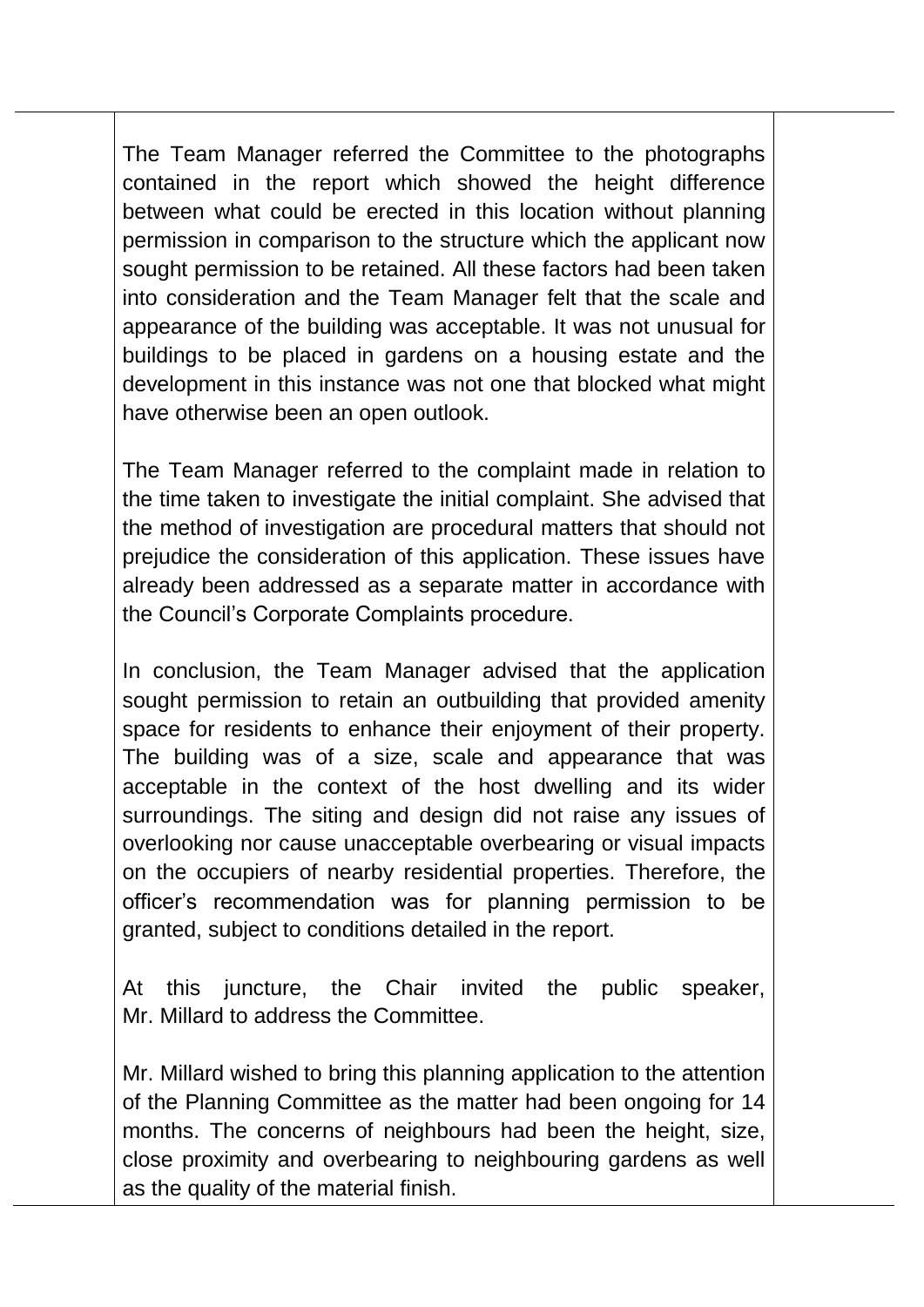The main objection of residents was due to the visual impact which was the initial reaction of officers and councillors who had visited the site.

The officer's opinions differ completely as to what was acceptable and Mr. Millard felt that the length of time it had taken to bring this to Committee was concerning. In the opinion of the neighbours the height was too great for the setting, there was no need for a platform and the developers mistake should be made clearer. The substantial width targets one garden and was the whole width of the neighbours' garden. The cladding had been out of character and unsympathetic to the area. The plans had been changed and the standard of finish was also a worry to residents. The cladding had been badly tacked and the loose rubber sheeting was unacceptable. The summerhouse looked good from the developer's side, however was not the same for neighbours in the surrounding properties. The development had resulted in a substantial reduction to the outlook of Mr. Morgan's property and had a considerable impact on his mental health and enjoyment of garden during the pandemic. During the pandemic, Mr. Millard stated that we were encouraged to use our gardens our mental health and wellbeing, for those of us lucky enough to have one.

Mr. Millard also felt that the pandemic was used as an excuse not to visit the site. There had been no enforcement action taken and the 28 days deadline had expired last August. It was felt that the report focused more on disproving the objections than actual planning facts and Mr. Millard felt the information in the report was misleading. The height of the summer house should not be dismissed as it was only 300mm over the permitted height. The development was unacceptable and not within keeping of its surroundings. The permissible limits exist to represent what was nationally acceptable and anything greater was deemed unacceptable. The opinions of the officer favoured certain views and did not match the opinions of neighbours and it was important that the impact on neighbours, particularly Mr. Morgan should not be dismissed.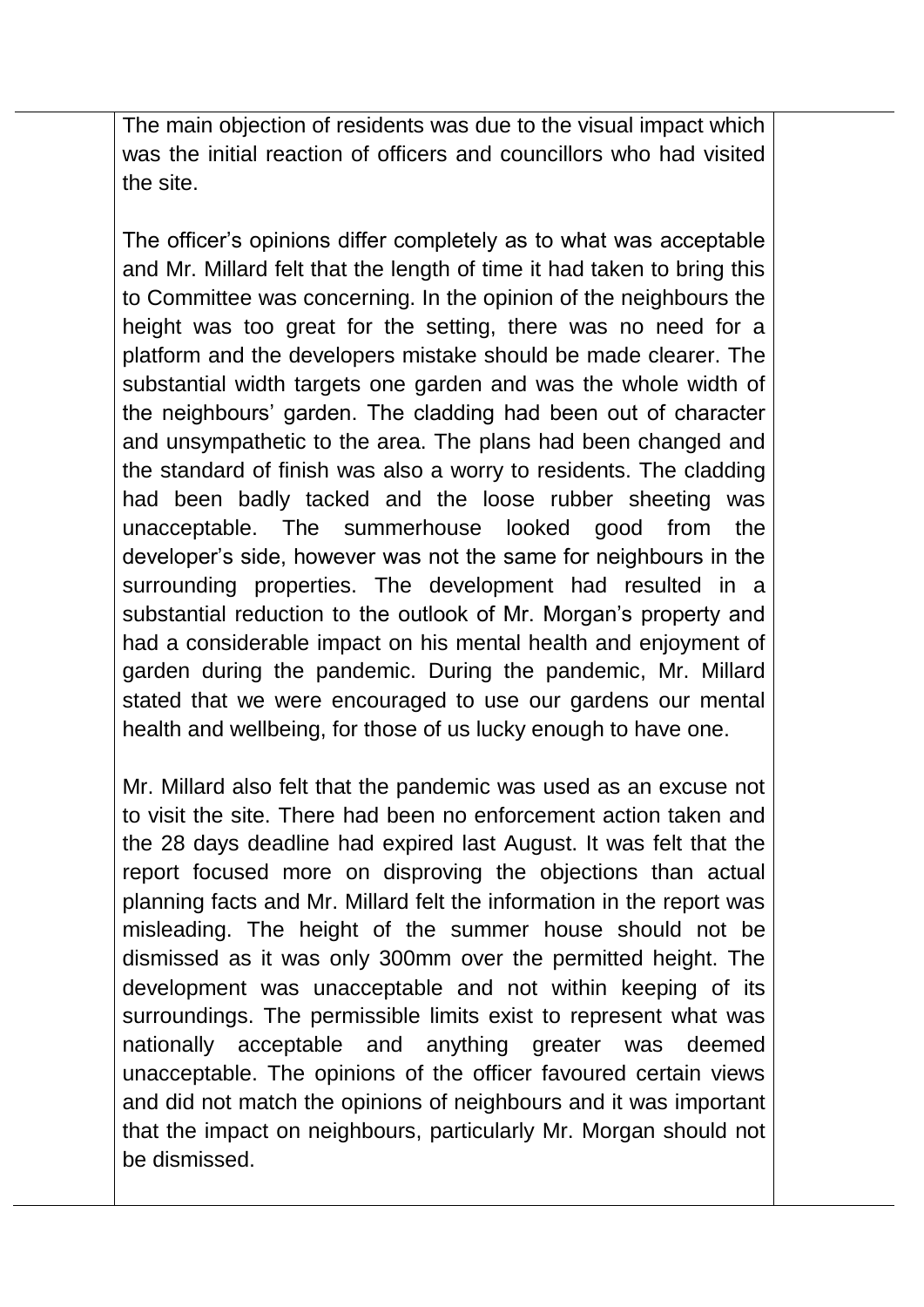The Vice-Chair asked Mr. Millard to retract statements made in relation to favouritism and the time taken to address the complaint be withdrawn. The Vice-Chair stated that the Authority was dealing with an emergency response to a global pandemic and many members of staff had been seconded to assist this response. The Chair invited the Ward Member to address the Committee.

The Ward Member noted the response time and stated that although there was a global pandemic, a 14-month delay was excessive. The Ward Member felt that the photographs presented by officers in the report did not give a fair understanding of the impact on neighbouring properties and therefore proposed a site meeting in order for the Committee to see the development.

The proposal for the site meeting was seconded.

The Chair advised that a number of officers within the Authority had been seconded to other jobs in order to assist with the emergency response to the pandemic, therefore all Departments across the Council was stretched in terms of staffing resources during this period.

The Team Manager referred to the concern raised in relation to the length of time taken to address the complaint. The complaint was received just after the first lockdown and was dealt with as soon as officers were in a position to go on site visits and the owner was given the opportunity to submit a planning application, however this was not submitted until January 2021. In response to the complaint being referred to the Ombudsman, the Team Manager advised that comprehensive letters had been sent via the corporate complaints process. It was informed that there was a number of staff from within the team who had been seconded to deal with the emergency response, however, the Team Manager accepted that there had been a further delay in the application being presented to Committee which had been due to the sickness absence of the initially selected case officer. There was a number of photographs presented in this instance which should enable the Committee to make a decision in this caswithout going to the site.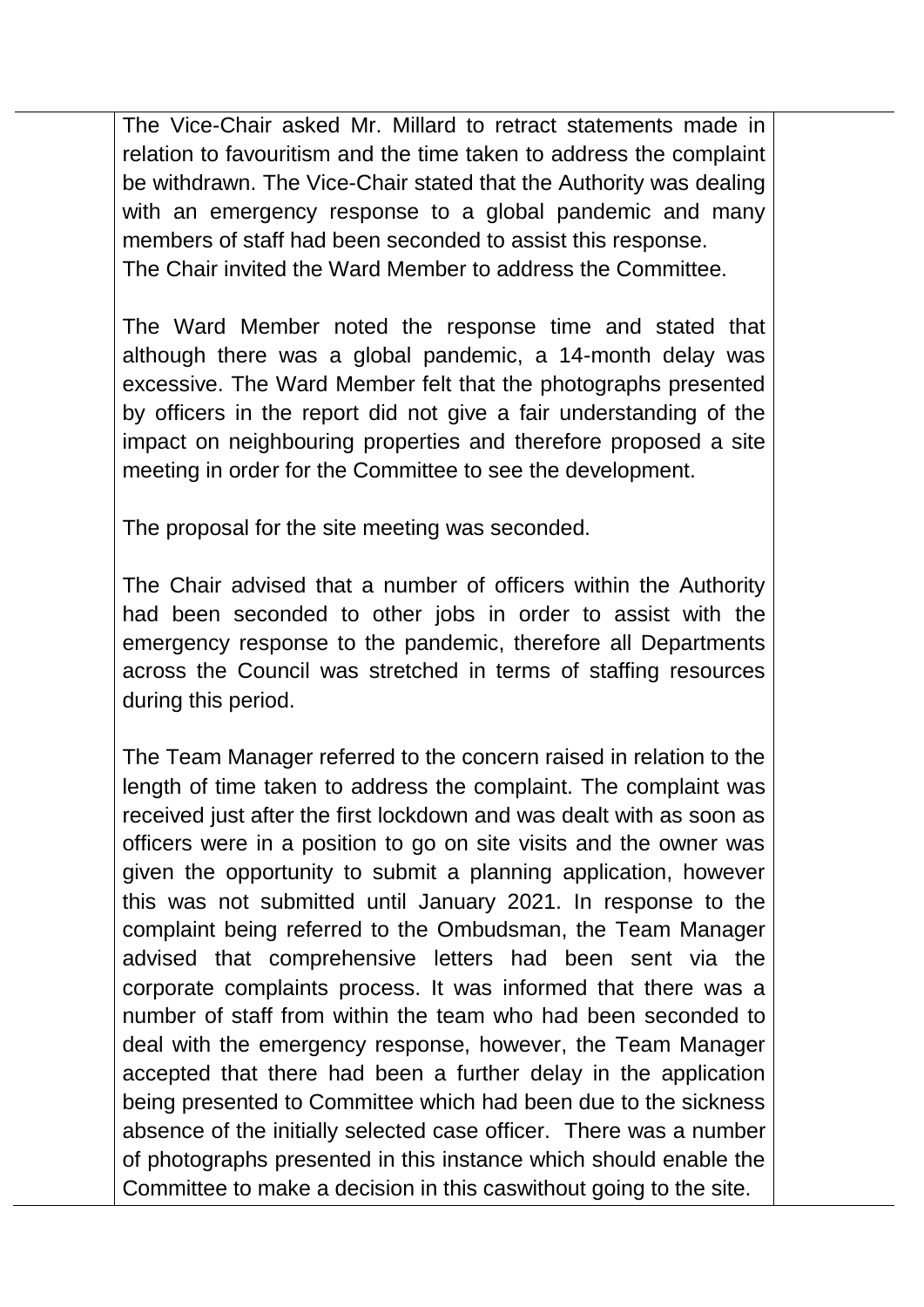|              | Member noted the permitted height and felt that the<br>A<br>development would be just as intrusive if the height was 300mm<br>less in line with the acceptable height.                                                                                                                                                                                      |  |
|--------------|-------------------------------------------------------------------------------------------------------------------------------------------------------------------------------------------------------------------------------------------------------------------------------------------------------------------------------------------------------------|--|
|              | Another Ward Member felt officers had done a good job during the<br>pandemic in assisting with the emergency response and<br>continuing the daily business to the best of their ability. However,<br>the Ward Member concurred with his colleague in relation to a site<br>meeting and another Member felt that in this instance it would be<br>beneficial. |  |
|              | Councillor D. Wilkshire left the meeting at this juncture.                                                                                                                                                                                                                                                                                                  |  |
|              | A Member supported the officer's recommendation, this was<br>seconded.                                                                                                                                                                                                                                                                                      |  |
|              | A Ward Member proposed a site meeting be held in order for the<br>Committee to see the development and its impact on neighbours,<br>this proposal was seconded.                                                                                                                                                                                             |  |
|              | Councillor Derrick Bevan voted in favour of the site meeting.                                                                                                                                                                                                                                                                                               |  |
|              | Therefore, upon a vote being taken 7 voted in favour of the<br>amendment and 7 voted in favour of the officer's recommendation,<br>the Chair exercised his casting vote and voted in favour of the<br>officer's recommendation. It was thereupon,                                                                                                           |  |
|              | RESOLVED that planning permission be <b>GRANTED.</b>                                                                                                                                                                                                                                                                                                        |  |
| <b>No. 5</b> | APPEALS, CONSULTATIONS AND DNS UPDATE JUNE 2021                                                                                                                                                                                                                                                                                                             |  |
|              | Consideration was given to the report of the Service Manager -<br>Development & Estates.                                                                                                                                                                                                                                                                    |  |
|              | The Team Manager – Development Manager noted the report and<br>advised that a decision had now been received in relation to land<br>at the rear of Park Hill, Tredegar. The appeal was dismissed and<br>the full report would be presented to the next Planning Committee<br>for consideration.                                                             |  |
|              |                                                                                                                                                                                                                                                                                                                                                             |  |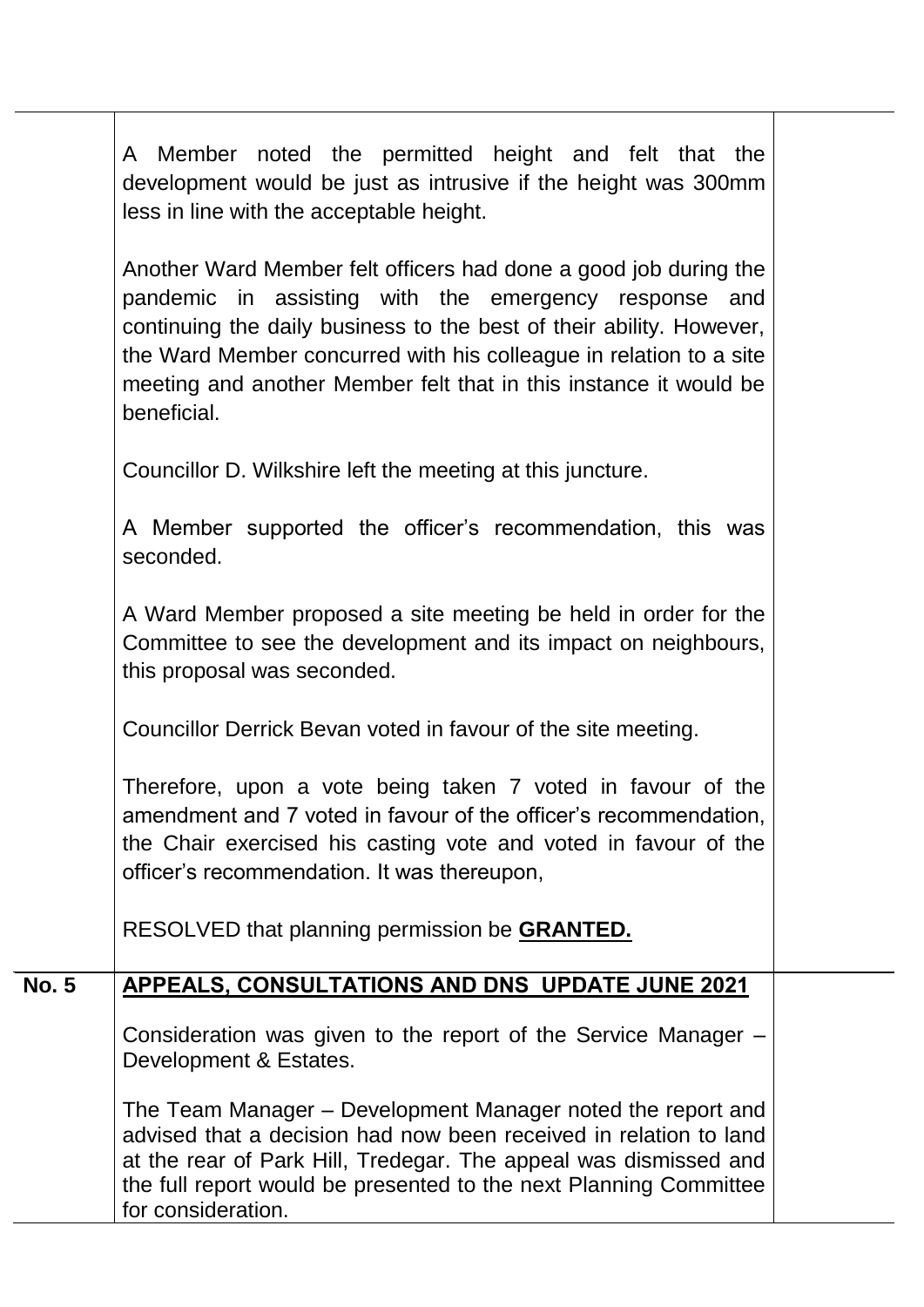|              | RESOLVED that the report be accepted and the information<br>contained therein be noted.                                                                                                                                                                                                                                                                                                                                                                                                                             |  |
|--------------|---------------------------------------------------------------------------------------------------------------------------------------------------------------------------------------------------------------------------------------------------------------------------------------------------------------------------------------------------------------------------------------------------------------------------------------------------------------------------------------------------------------------|--|
| <b>No. 6</b> | PLANNING APPEAL UPDATE: 1 MEDHURST COURT, FARM<br><b>ROAD, NANTYGLO</b>                                                                                                                                                                                                                                                                                                                                                                                                                                             |  |
|              | Consideration was given to the report of the Planning Officer.                                                                                                                                                                                                                                                                                                                                                                                                                                                      |  |
|              | The Team Manager advised that the report outlined the decision of<br>the Planning Inspectorate in respect of a planning appeal against<br>the refusal of planning permission for 1 Medhurst Court, Farm<br>Road, Nantyglo. The Inspector was of the view that the proposed<br>garage would be readily visible from several viewpoints in Farm<br>Road and its siting and bulk would appear incongruous and would<br>harm the character and appearance of the area, therefore the<br>Inspector DISMISSED the appeal. |  |
|              | The Ward Member welcomed the decision of the Inspector.                                                                                                                                                                                                                                                                                                                                                                                                                                                             |  |
|              | RESOLVED that the report be accepted and the appeal decision<br>be noted for planning application C/2020/0202 as outlined in<br>Appendix 1 of the report.                                                                                                                                                                                                                                                                                                                                                           |  |
| <b>No. 7</b> | LIST OF APPLICATIONS DECIDED UNDER DELEGATED<br>POWERS BETWEEN 22ND MARCH 2021 AND 24TH MAY 2021                                                                                                                                                                                                                                                                                                                                                                                                                    |  |
|              | Consideration was given to the report of the Senior Business<br>Support Officer.                                                                                                                                                                                                                                                                                                                                                                                                                                    |  |
|              | RESOLVED that the report be accepted and the information<br>contained therein be noted.                                                                                                                                                                                                                                                                                                                                                                                                                             |  |
| <b>No. 8</b> | QUARTERLY PERFORMANCE INFORMATION<br><b>QUARTER 3:</b><br><u>OCTOBER TO DECEMBER 2020</u>                                                                                                                                                                                                                                                                                                                                                                                                                           |  |
|              | Consideration was given to the report of the Service Manager<br>Development and Estates.                                                                                                                                                                                                                                                                                                                                                                                                                            |  |
|              | The Team Manager – Development Management provided an<br>overview of the report and advised that in terms of performance<br>information the Council had decided 98% of all applications within<br>an 8-week target. This compared to a Welsh average of 81%.                                                                                                                                                                                                                                                        |  |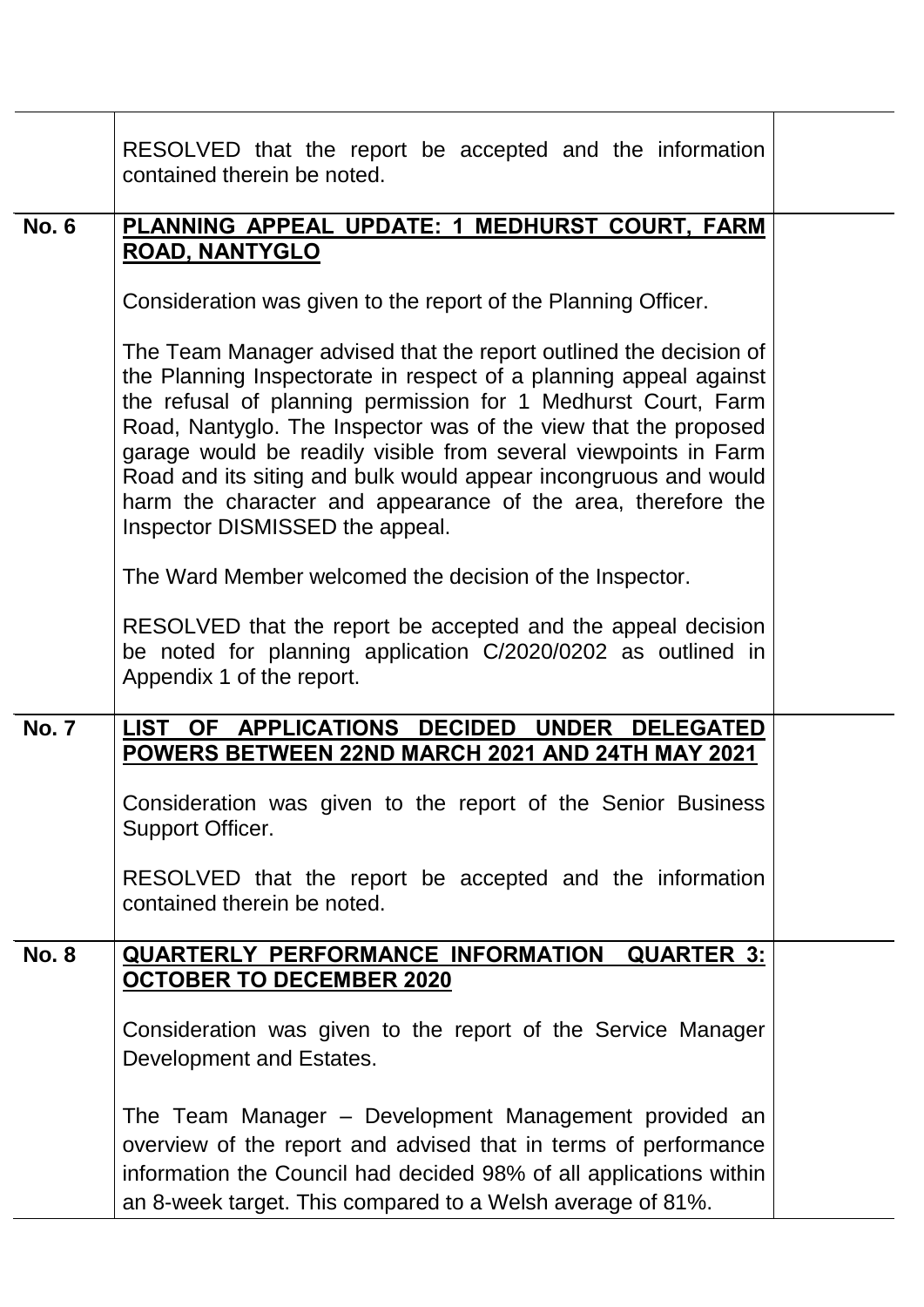The average number of days taken to determine an application was 74 days from registration to decision set against a Wales average of 89 days. This figure had increased recently, however this was due to the significant increase in the amount of work the Department was dealing with at present. In terms of decisions made, 25% of Planning Committee decisions were made contrary to the officer recommendation. This compared Blaenau Gwent to an all Wales average of 7%.

The Team Manager added that the Department was struggling at the moment in terms of workload and it was felt that this would be the best report that would be seen for a while. There had been a significant increase in applications since January 2021 and teams had been reduced to sickness absence and a member of staff had recently left the Authority. The Team Manager also reported that there had been IT issues at the start of the year which had caused disruption in validating planning applications. It was with these factors in mind that a decision was taken to seek an external provider and someone had been appointed to have a batch of planning applications to assist with the workload over a 3-month period. The Team Manager advised that this situation would be monitored to ascertain if the supported was required for more than the initial 3 months.

A Member welcomed the proactive approach being taken by the Department to assist with the workload at the present time. The Vice-Chair concurred with the comments made and felt it was important that no further pressure was put on current staff.

The Member of the Planning Committee welcomed the report and felt the Department had done a good job under extreme pressure of the pandemic.

RESOLVED that the report be accepted and the information contained therein be noted.